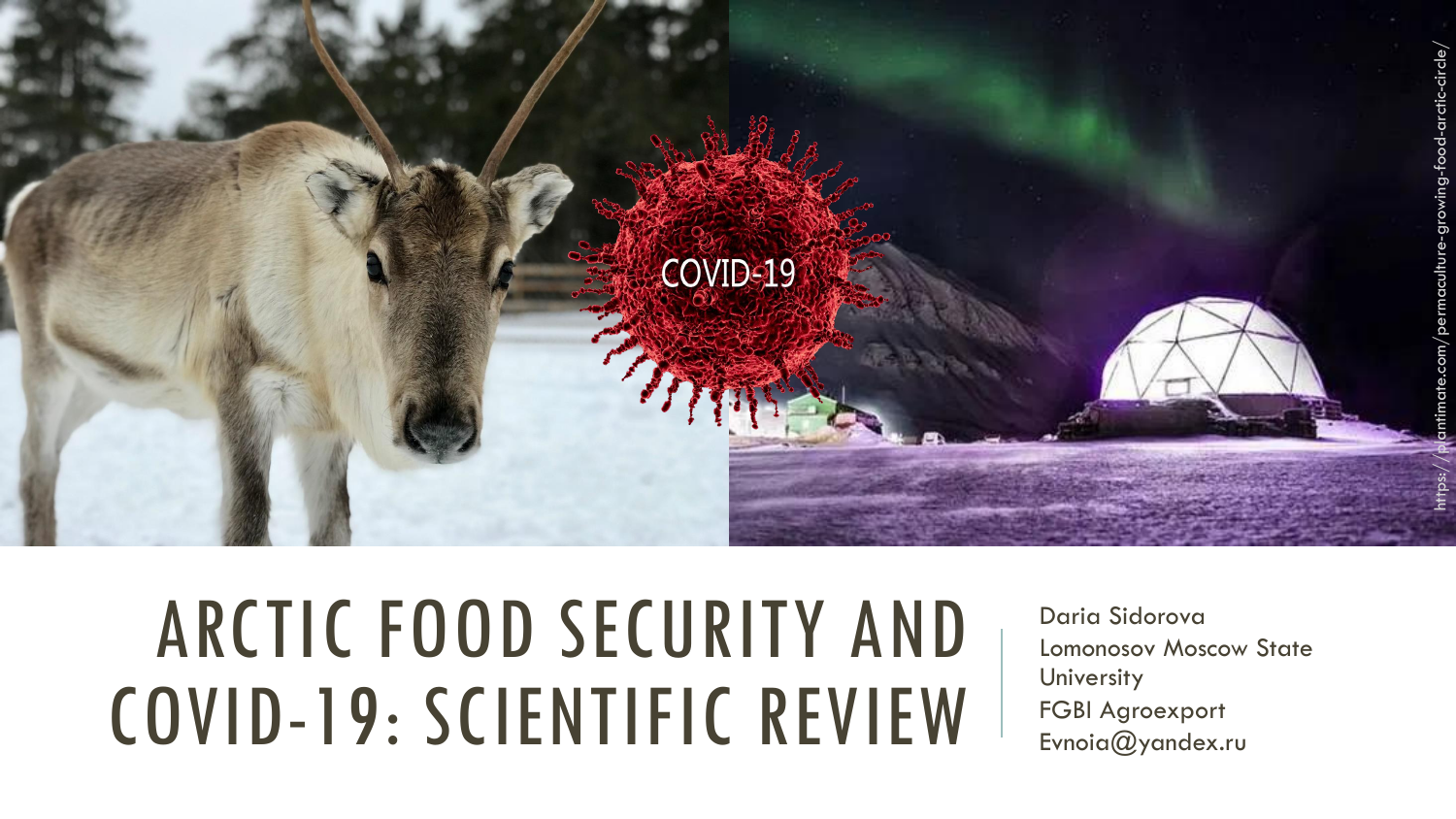United Nations: Food security exists when all people, at all times, have physical, social and economic access to sufficient, safe and nutritious food which meets their dietary needs and food preferences for an active and healthy life

**Russian Food Security Doctrine:** food security = food sovereignty



### Environmental issues

- Harsh climate and permafrost
	- Seasonality
	- Climate change



### Economic issues

- Limited transport infrastructure
	- High cost of food and local production

*Availability and accessibility of food* 

### **Arctic food security**



### Social issues

- Low population density - Traditional lifestyle and diet of indigenous population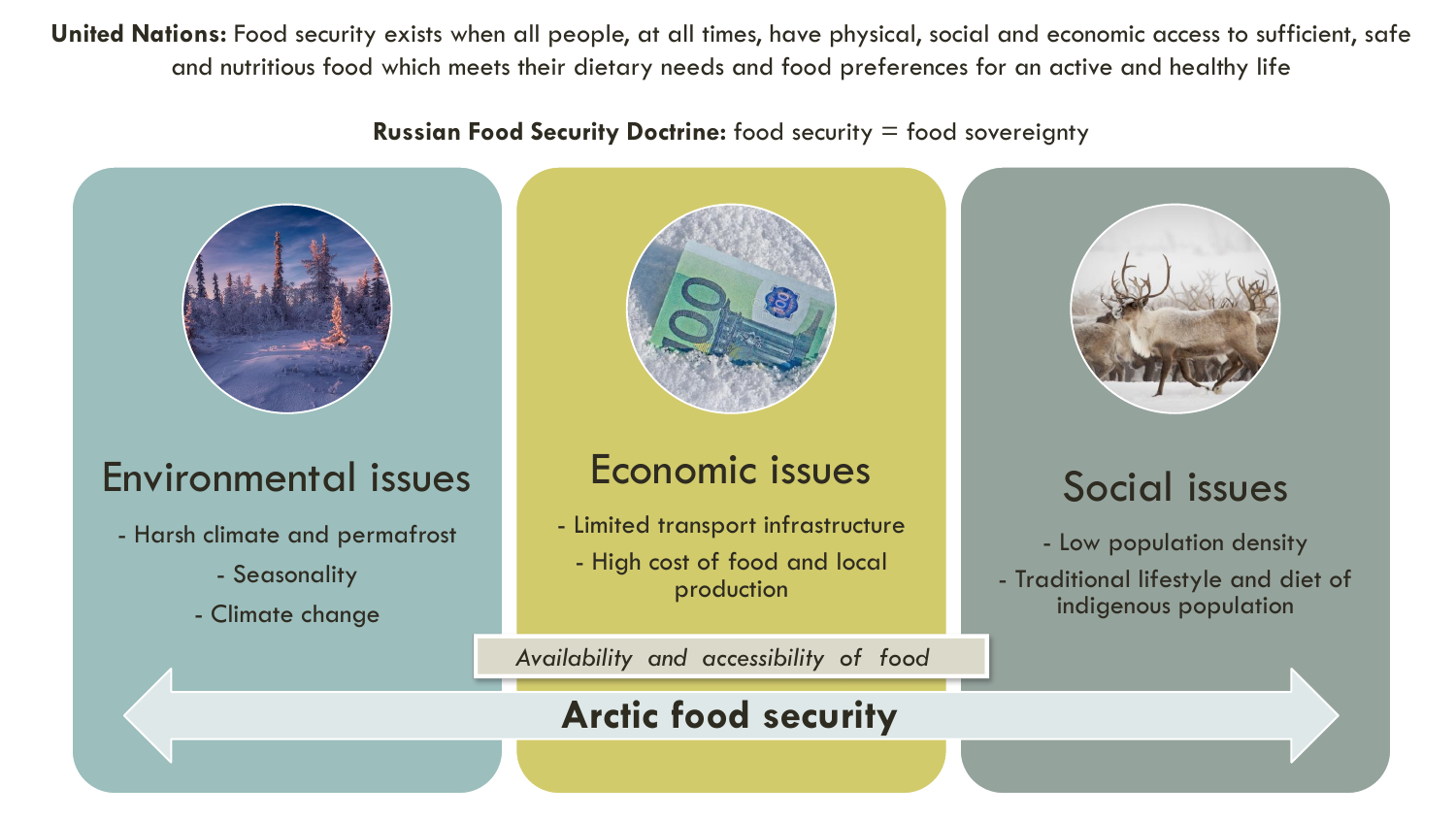## ANALYZED PUBLICATIONS

#### **Reports:**

Covid-19 in the Arctic: Briefing Document for Senior Arctic Officials (by Arctic Council)

#### **Articles:**

Bogdanova, E., Andronov, S., Morell, I. A., Hossain, K., Raheem, D., Filant, P., & Lobanov, A. (2020). Food Sovereignty of the Indigenous Peoples in the Arctic Zone of Western Siberia: Response to COVID-19 Pandemic. International` journal of environmental research and public health, 17(20), 7570.

#### **News and other on-line materials:**

[Record of Food Security Session from the Arctic Resilience Forum 2020](https://www.wilsoncenter.org/event/arctic-resilience-forum-food-security) https://www.wilsoncenter.org/event/arctic-resilience-forumfood-security

Record of Arctic Cooperation Webinar "Regional Development and Food Security in the Arctic: The Role of Geothermal Energy" <https://arcticiceland.is/en/webinars>

Food Security in the Arctic before and after COVID-19 <https://www.highnorthnews.com/en/food-security-arctic-and-after-covid-19>

[Combating Food Insecurity in the Arctic Despite Covid-19](https://www.highnorthnews.com/en/combating-food-insecurity-arctic-despite-covid-19) https://www.highnorthnews.com/en/combating-food-insecurity-arctic-despite-covid-19

COVID-19 is Worsening Food Insecurity in Nunavut <https://www.mironline.ca/covid-19-is-worsening-food-insecurity-in-nunavut/>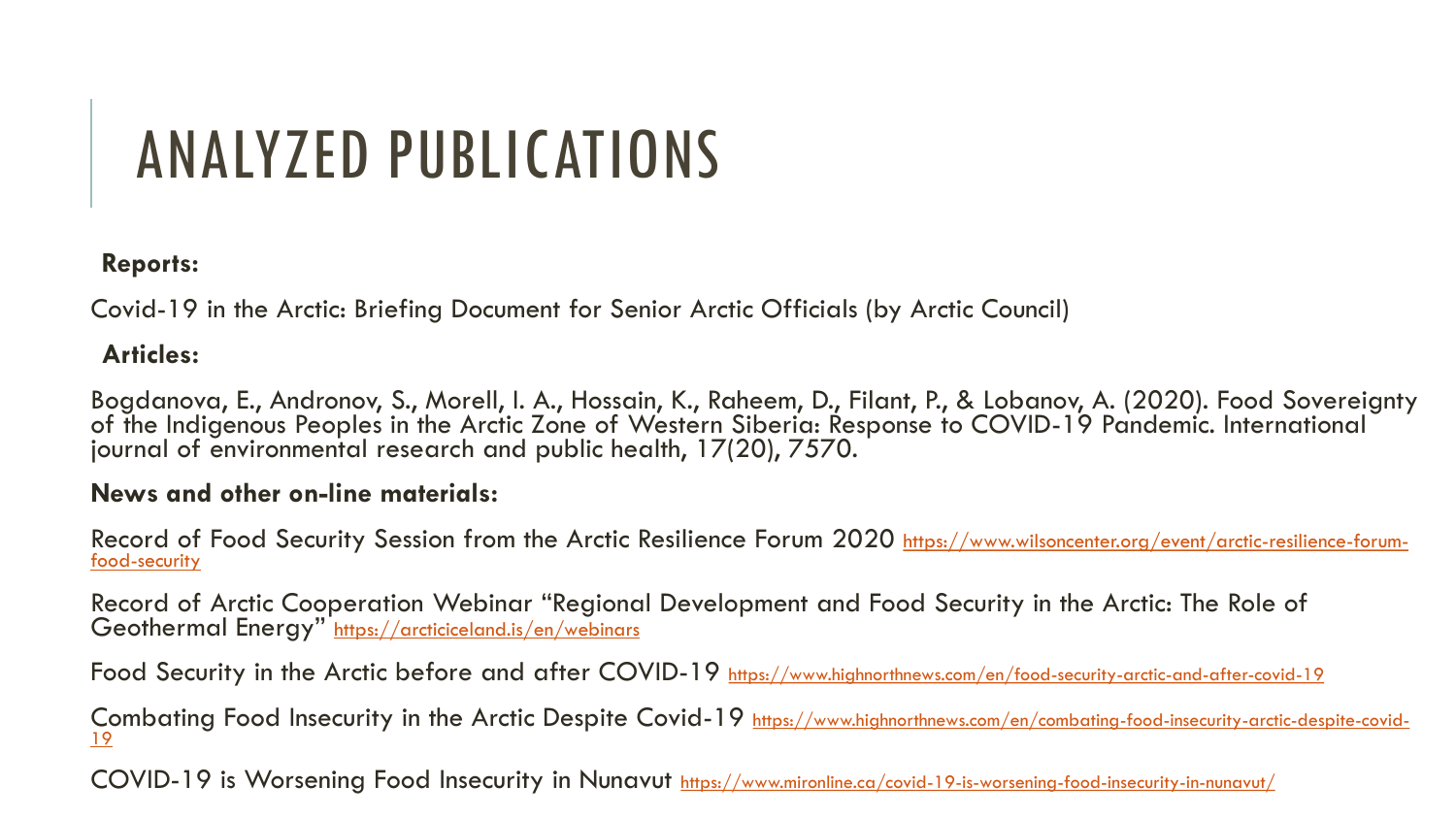## NEGATIVE CONSEQUENCES

#### **Food supply disruptions**

- Shortage of perishable food
- Price growth

#### **Lack of seasonal workers and activities**

- Loss of harvest
- Loss of income from products and tourism
- Increased costs to ensure COVID-19 working place safety

#### **Problems of traditional economies**

- Declining demand for reindeer
- Difficulties with boundaries crossing

#### **Possible solutions:**

- Development of local production
- Use of country food
- Time-limited support programs
- Creation of additional logistic bases

#### **Possible solutions:**

- **Robotization**
- Salary increase
- Grants to make short films about the COVID-19 situation (Saami)

#### **Possible solutions:**

Exemption of traditional activities from some quarantine measures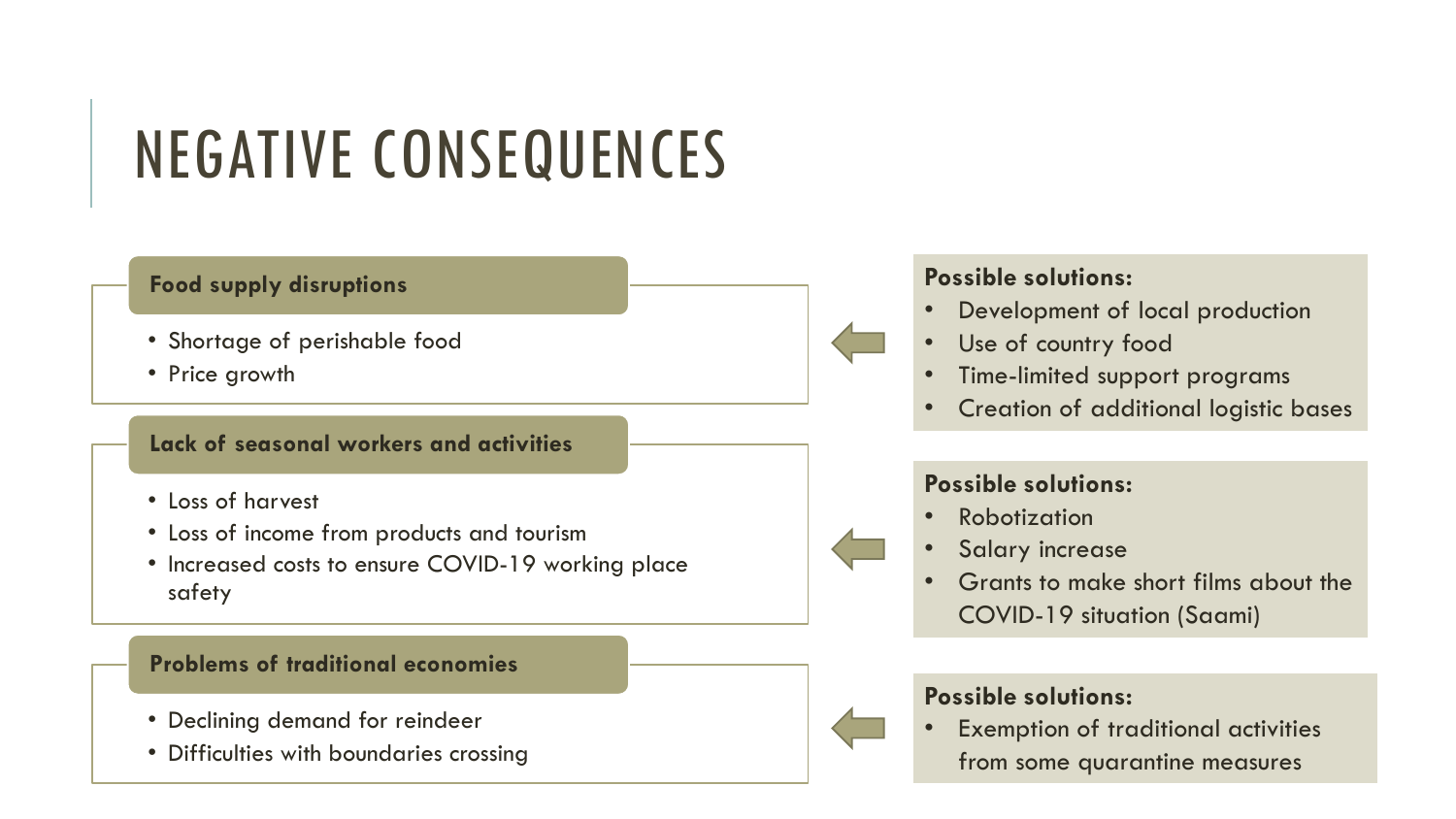## CONDITIONALLY POSITIVE CONSEQUENCES

### **Recognition of local food production importance**

- Increased funding of local production
- Local production growth
- Growing use of local advantages (geothermal energy)

## **Growing use of local food**

- Building resilience
- Collaboration with indigenous people